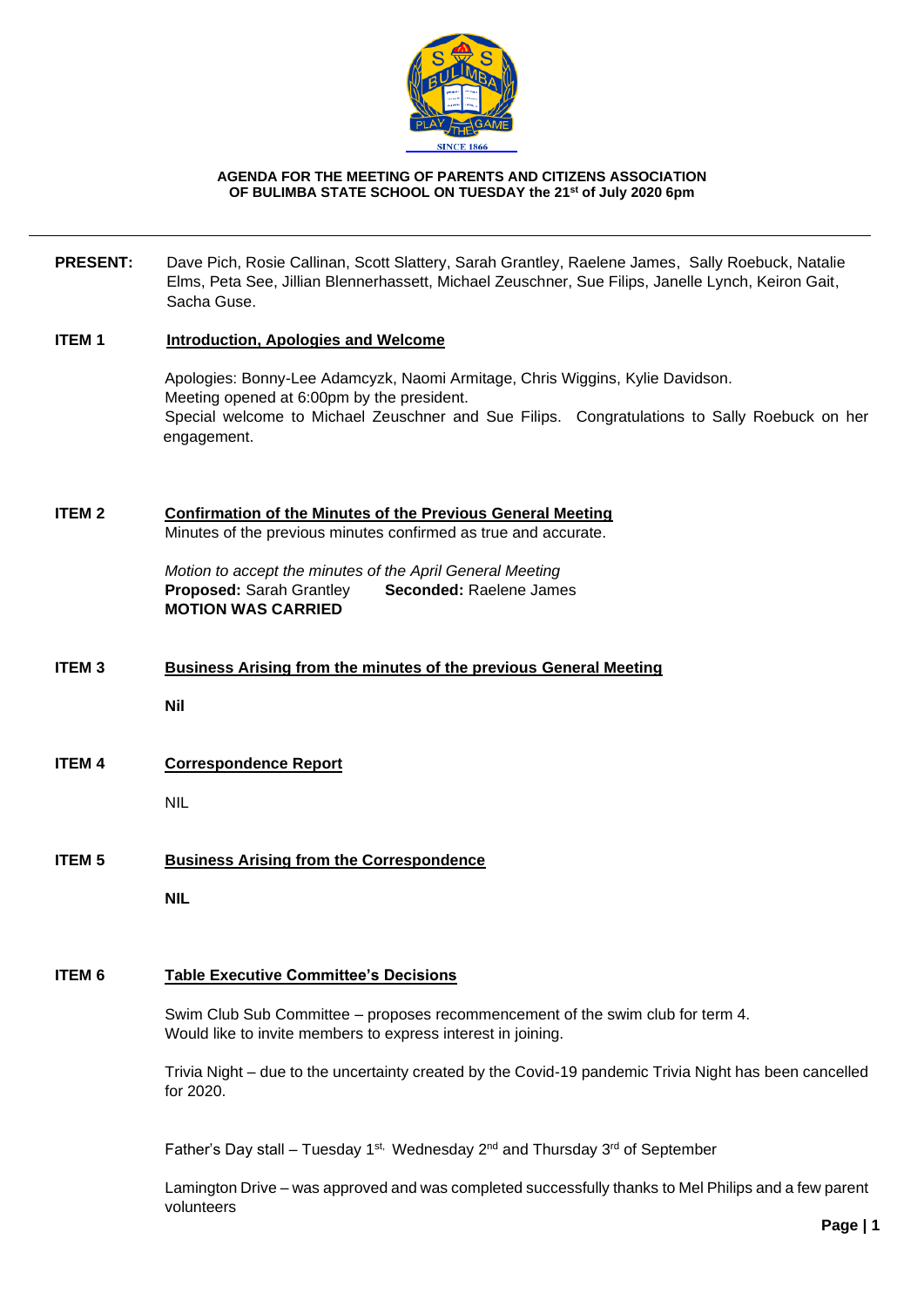The Exec are proposing a Golf Day as a fundraising event at the Bulimba Golf Club. The Focus on community involvement rather than major fundraising. Dates to be advised. Event details to come.

## **ITEM 7 Treasurer's Report and Financial Statement, and any business arising from the Treasurer's report and financial statement**

Financial reports have been distributed over the last few months. Report circulated prior to the meeting. Jobkeeper no longer covers the child care sector. Playground climbing structure = \$64-65k ex GST is well used by students

*Motion based on current surplus calculations, the P&C propose to invest an additional \$100,000 short term (6months) with institution offering the best rate (approx. 1% at present)* **Proposed: Dave Pich <b>Seconded:** Scott Slattery **MOTION WAS CARRIED**

*Motion to accept the Treasurer's report* **Proposed:** Sally Roebuck **Seconded:** Sarah Grantley **MOTION WAS CARRIED**

## **ITEM 8 Business Unit reports and financial statements and any business arising from the business unit reports and financial statements**

Report circulated prior to meeting. Volunteers allowed back from Friday Urban Utilities – re grease trap currently do not need one – will continue to monitor the situation.

*Motion to accept the Business Unit Reports* **Proposed:** Scott Slattery **Seconded:** Natalie Elms **MOTION WAS CARRIED**

### **ITEM 9 Other working groups**

**Nil**

### **ITEM 10 Principal's Report**

Principal's report circulated prior to meeting. Pool update – working towards a deadline of 31<sup>st</sup> of August. Year Five camp cancelled looking to provide leadership days instead Report card to be sent out in week 3.

*Motion to accept the Principal's report* **Proposed:** Sally Roebuck **Seconded** Dave Pich **MOTION WAS CARRIED**

### **ITEM 11 President's Report**

Topics covered in Executive Committee Decisions Verbal report given